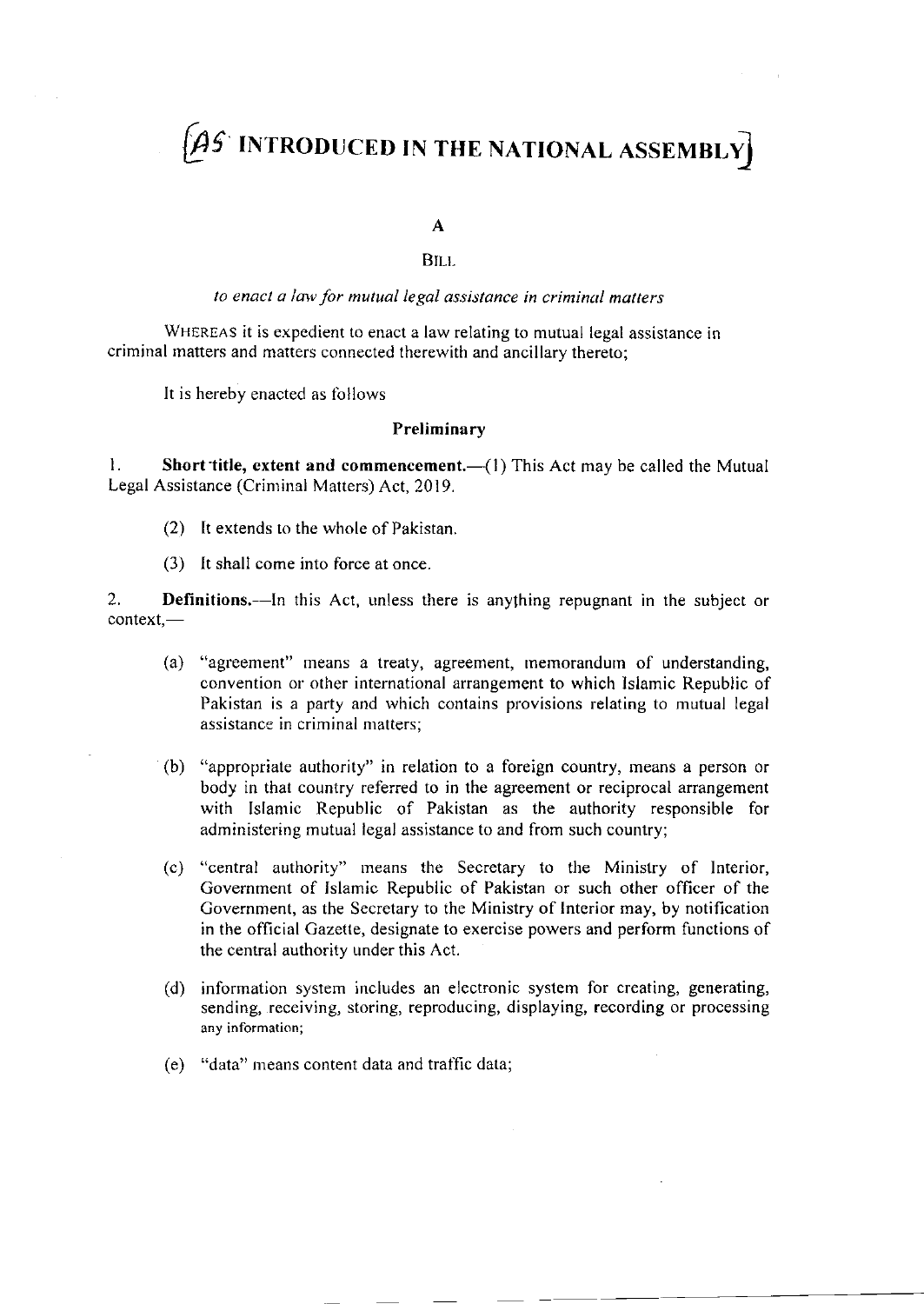- (f) "electronic" means electrical, digital, magnetic, optical, biometric, electrochemical, electromechanical, wireless or electromagnetic technology:
- $(g)$  "computer system" means any device or a group of interconnected or related devices one or more of which, pursuant to a programme, performs automatic processing or recording data, and includes a mobile telephone and other telecommunication devices;
- $(h)$  "confiscation" means deprivation of property by order of a court or competent authority sub ect to the prescribed procedure;
- (i) "confiscation order" means an order made by a court or other competent authority in Islamic Republic of Pakistan or a court of a country with whom Islamic Republic of Pakistan has entered into an agreement or reciprocal agreement or notified under sub-section (3) of section 3 of the confiscation of proceeds or instrumentalities of crime or terrorist property, whether or not the order is based on criminal conviction;
- $(i)$  "court" means the court which has jurisdiction to try an offence for which a request has been made under this act;
- (k) "criminal matter" includes any investigation, prosecution or judicial proceedings relating to,-
	- (i) a criminal offence;
	- (ii) identification or tracing of proceeds or instrumentalities of crime or other related articles for evidentiary process;
	- (iii) the determination as to whether a property is proceeds or instrumentalities of crime, money laundering or terrorist property or corruption;
	- (iv) a confiscation order;
	- (v) the freezing or seizure of proceeds or instrumentalities of crime or terrorist property; or
	- (vi) an investigation carried out by a law enforcement agency with a view to refer the case for prosecution under the criminal law;
- (l) "criminal offence" means a thing punishable under Islamic Republic of Pakistan Penal Code 1860 or under any law of Islamic Republic of Fakistan: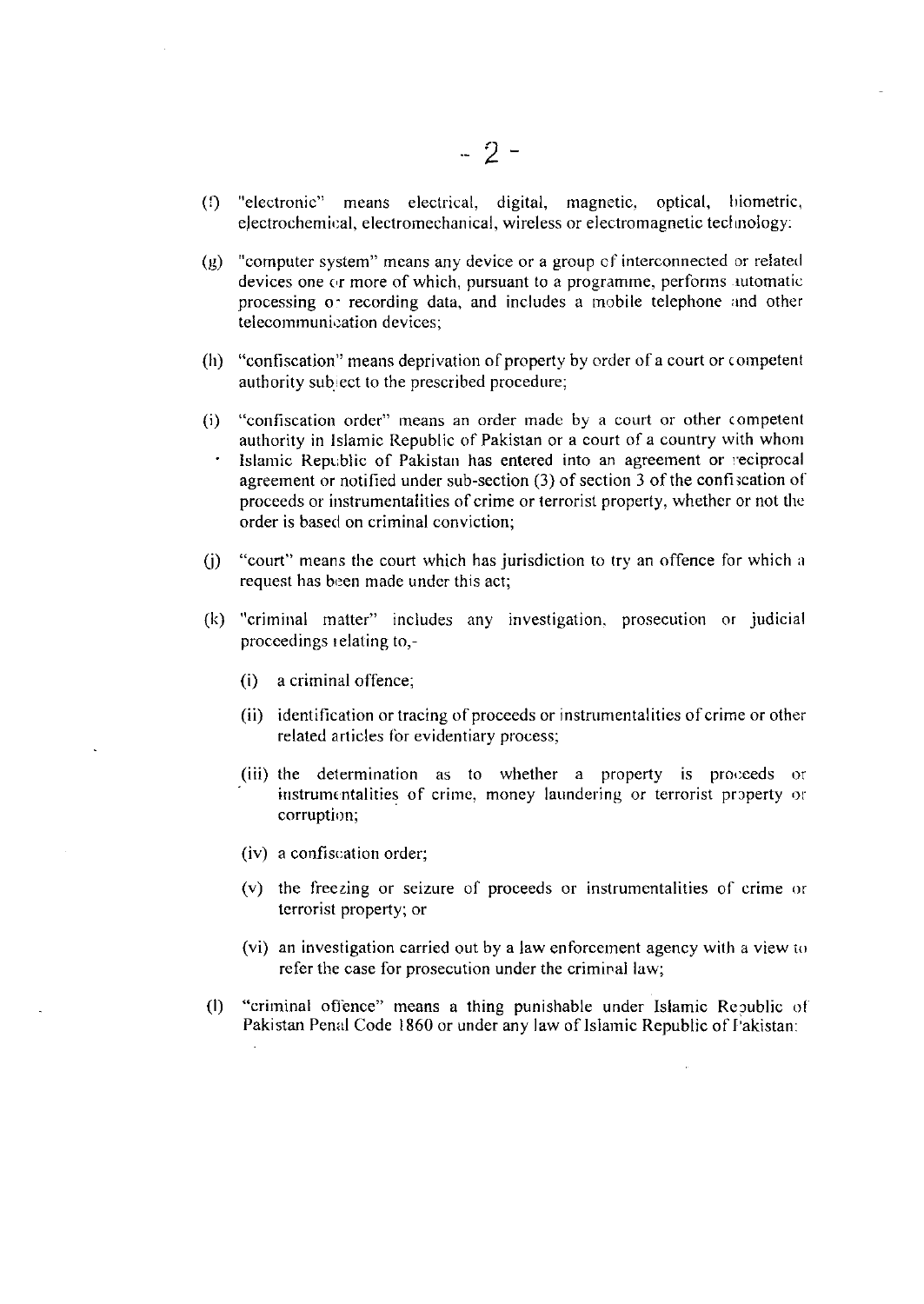- (m) "freezing" or "seizure" means temporarily prohibiting the transfer, conversion, disposition or movement of property or temporarily assuming custody or control of property on the basis of an order issued by a court or other authority and includes an order restraining such dealings;
- (n) "instrumentalities of crime" means any property,-
	- $(i)$  used in, or in connection with, the commission of a criminal offence; or
	- (ii) intended to be used in, or in connection with, the commission of <sup>a</sup> criminal offence, whether the property is located, or the offence is comrnitted, within or outside Islamic Republic of Pakistan.
- (o) "material" includes any book, document, computer data or mobile data or other record in any form and in any container or article relating to it;
- (p) "prescribed" means prescribed by rules made under this Act;
- (q) "proceeds of crime" means any property derived from or obtained, directly or indirectly, through commission of a criminal offence whether such property is located, or the offence is committed, within or outside Islamic Republic of Pakistan;
- (r) "property" rneans property/assets of every description, whether moveable or immoveable, corporeal or incorporeal, tangible or intangible, a legal document or instrument evrdencing title to or interest in property, and whether situated in or outside Islarnic Republic of Pakistan;
- (s) "rules" means rules made under this Act;
- (t) "service provider" shall have the same meaning as given to it by section  $2(XXVIII)$  of the Prevention of Electronic crimes Act,  $2016$ ;
- (u) "terrorism" shall have the same meaning as given to it by section 6 of the Anti-terrorism Act, I997 (XXVII of 1997); and
- (v) "terrorist property" shall have the same meaning as given to it by section 2(Z)(aa) of the Anti-terror ism Act, 1997 (XXVII of 1997).

3. Application of the  $Act.$  (1) This Act shall regulate the procedure for rendering and soliciting mutual legal assistance in criminal matters by Islamic Republic of Pakistan.

(2) Subject to the provisions of this Act, the mutual legal assistance may be provided by Islamic Republic of Pakistan to a country on the basis of an agreement or reciprocal arrangement.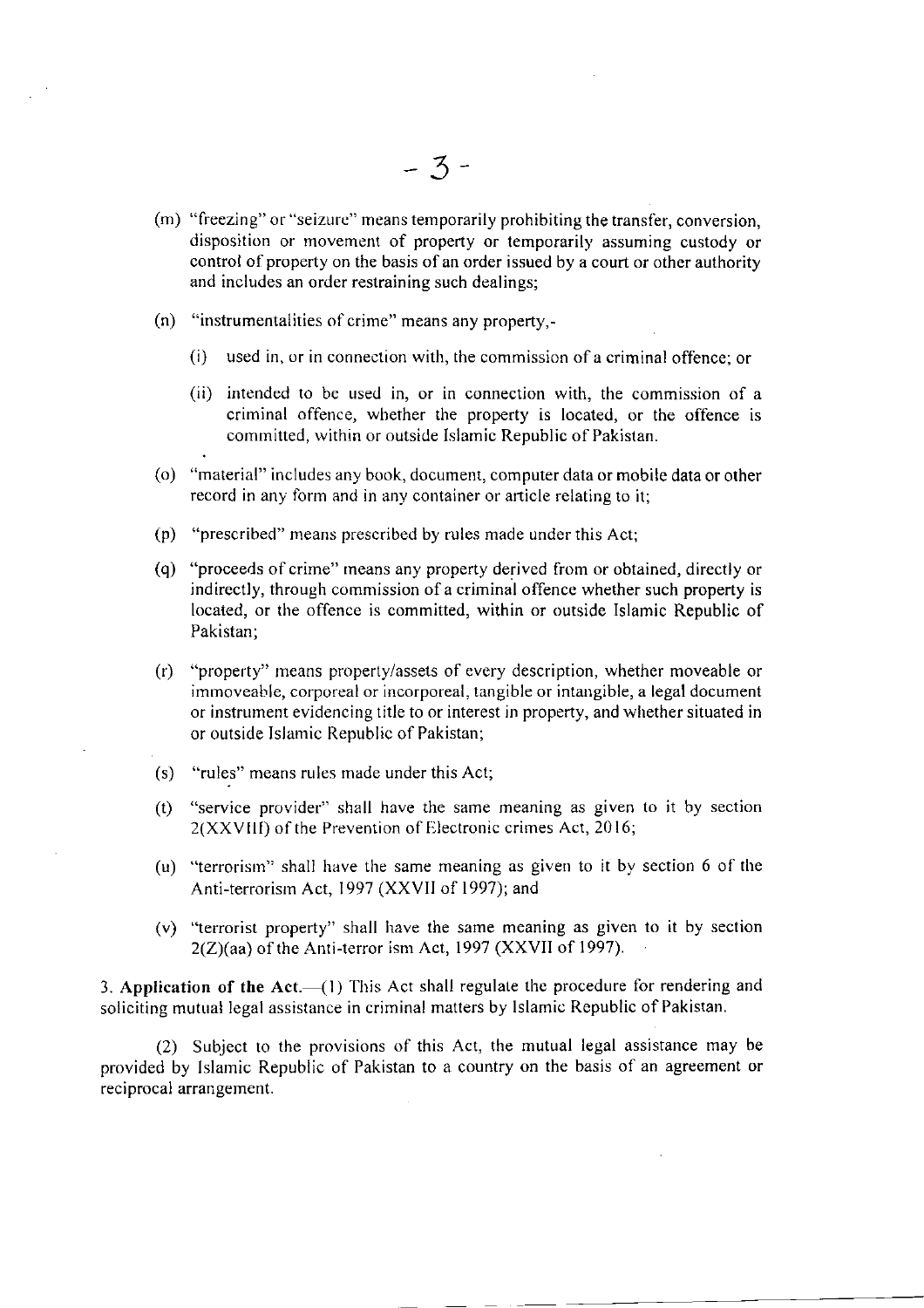(3) Where the Federal Government considers it expedient to provide mutual legal assistance in a criminal matter to a country which has not entered into an agreement or reciprocal arrangement with Islamic Republic of Pakistan, it may, by notification in the official Gazette, direct that the provisions of this Act shall, subject to such modifications and conditions as may be specified therein, have effect to that country.

 $(4)$  Nothing in this section shall be taken to limit the nature or extent of mutual legal assistance that Islam c Republic of Pakistan may otherwise lawfully provide to, or receive from, a country.

4. Functions of the central authority.— $(1)$ The central authority shall have all such powers as may be necessary to perform its duties and functions under this Act.

(2) Without prejudice to the generality of sub-section  $(1)$ , the central authority shall be authorized to. -

- (a) make a request on behalf of Islamic Republic of Pakistan to the appropriate authority of a country for mutual legal assistance in any investigation commenced, or proceedings instituted in Islamic Republic of Pakistan relating to a criminal offence committed, or suspected on reasonable ground; to have been committed within or outside Islamic Republic of Pakistan;
- (b) receive and deal with requests received from the appropriate authcrity of a country for mutual legal assistance in any investigation commenced, or proceedings instituted in that country relating to an offence committed, or suspected on reasonable grounds to have been committed within or outside that country:
- (c) certify or authenticate, or arrange for the certification and authentication of . any documents or other material supplied in response to a request for assistance;
- (d) to take practical measures to facilitate the orderly and rapid dispcsition of request for assistance;
- (e) to nrake any arrangements decmed nccessary in order 10 transmit the evidentiary material gathered in response to request for assistance to the appropriate authority of the requesting country or to authorize any other authority as p:escribed to do so; and
- (f) to carry out such other tasks as provided for in this Act or which may be necessary for effective assistance to be provided or received.

(3) The central authority may, having regard to its functions and to exercise its powers efficiently, delegate its functions and powers to one or more subordinate officers.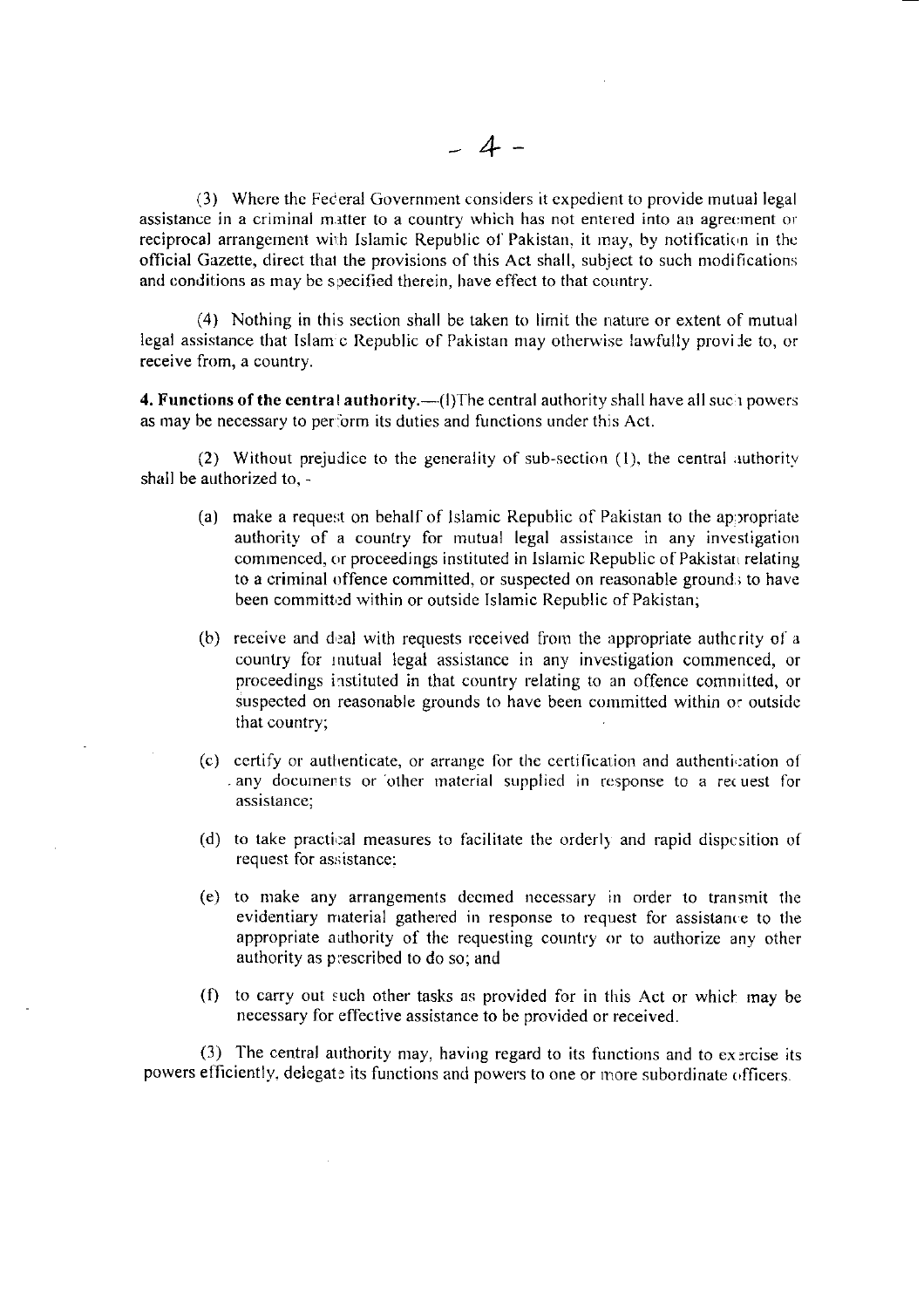5. Transmission of information. $-(1)$  Where the central authority considers it expedient, it may initiate transmitting of any information relating to criminal matters confidentially to the appropriate authority in a country concerned with such criminal matters, without prior request by that country.

(2) Subject to the provisions of this Act, a request transmitted by a country to any other agency or authority in Islamic Republic of Pakistan may be referred by such agency or authority to the central authority and this shall not affect the validity of the request or actions taken thereupon.

6. Form and manner of requests.—The central authority may specify the form, manner and conditions of making requests to Islamic Republic of Pakistan and all requests shall be entertained in accordance with such form, manner and conditions:

Provided that the central authority may dispense with any particular condition where it is likely to cause undue delay and frustrate the object for which the request for mutual legal assistance has been rnade by a country.

7. Mutual legal assistance request by Islamic Republic of Pakistan.—A request for mutual legal assistance by the central authority to a country rnay comprise one or more of the following matters, namely:-

- (a) inquire about the location and identification of witnesses, suspects, perpetrators and offenders;
- (b) have evidence taken or documents or other articles produced;
- (c) obtain search warrants or other lawful instruments authorizing a search for evidence relevant to investigations or proceedings in Islamic Republic of Pakistan, located or as permissible under the domestic law of that country believed to be located in that country and if found, to seize them as permissible under the domestic law of that country;
- (d) freeze or seize properties that rnay be the subject of investigations or proceedings, through relevant legal process in that county, to the extent to which the properties are believed on reasonable ground to be located in that country;
- (e) confiscate properties, subject to the confiscation order, to the extent to which the properties are believed to be located in that country;
- (f) transmit Io Islamic Republic of Pakistan any evidence, documents, articles, properties or proceeds realized from the disposal of properties;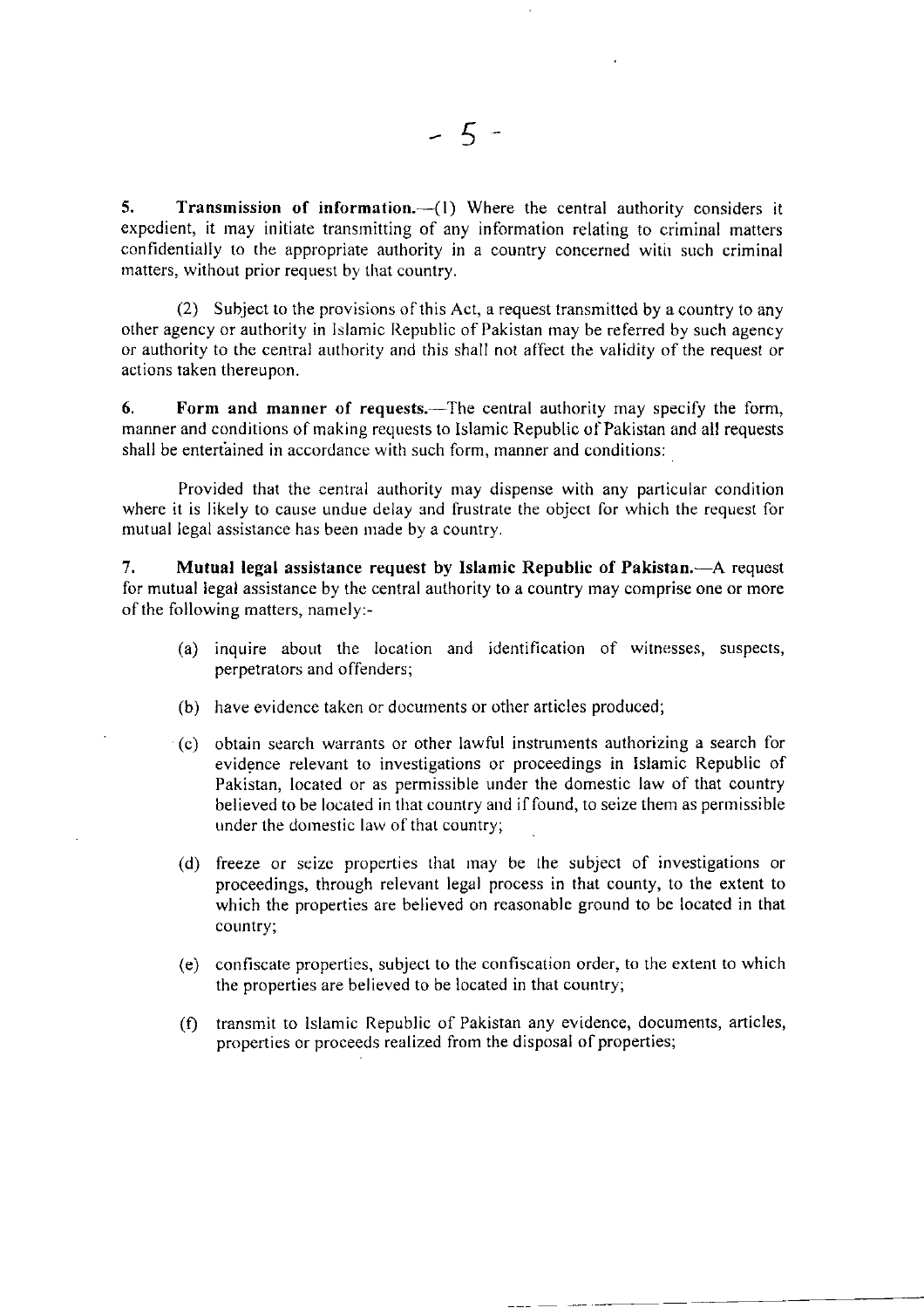- $(g)$  transfer in custody to Islamic Republic of Pakistan a person in foreign country who consented to assist Islamic Republic of Pakistan in the relevant investigation or proceedings;
- $(h)$  effect service  $cf$  judicial documents;
- (i) identify or trace proceeds or instrumentalities of crime or properties for evidentiary purpose;
- $(i)$  facilitate the voluntary appearance of persons required in relation to any existing or intended investigations or proceedings in Islamic Republic of Pakistan;
- (k) provide origiral or certified copies of relevant documents and records. including government, bank, financial, corporate or business records; and
- (l) provide any other type of assistance that is not contrary to the domestic law of that country.

8. Foreign request for assistance.— $(1)$  Where a country makes a request to slamic Republic of Pakistan for mutual legal assistance, the central authority may approve mutual legal assistance for similar purposes as those specified in section 7 to the country in relation to investigations commenced or proceedings instituted in that country.

(2) The request under sub-section  $(1)$  shall be made out in conformity with the form, manner and conditions specified under section 6 and include the following, namely:-

- (a) the name of the appropriate authority or such other authority concerned with the criminal matter to which the request relatcs;
- (b)  $a$  description of nature of the criminal matter and a statement setting out a summary of relevant facts and law;
- (c) the description of the purpose of the request and the nature of assistance being sought;
- (d) in the case of request to freeze, seize or confiscate assets believed on reasonable grounds to be located in Islamic Republic of Pakistan, be accompanied with the details of the criminal offence, particulars of any investigation or proceedings commenced in respect of that offence and a copy of any relevant freezing, seizure or confiscation order of the court;
- (e) details of any procedure that the country wishes to be followed by Islamic Republic of Pakistan in giving effect to the request, particularly in the case of a request to take evidence, as for as it is not contrary to the laws of Islamic Republic of Pakistan;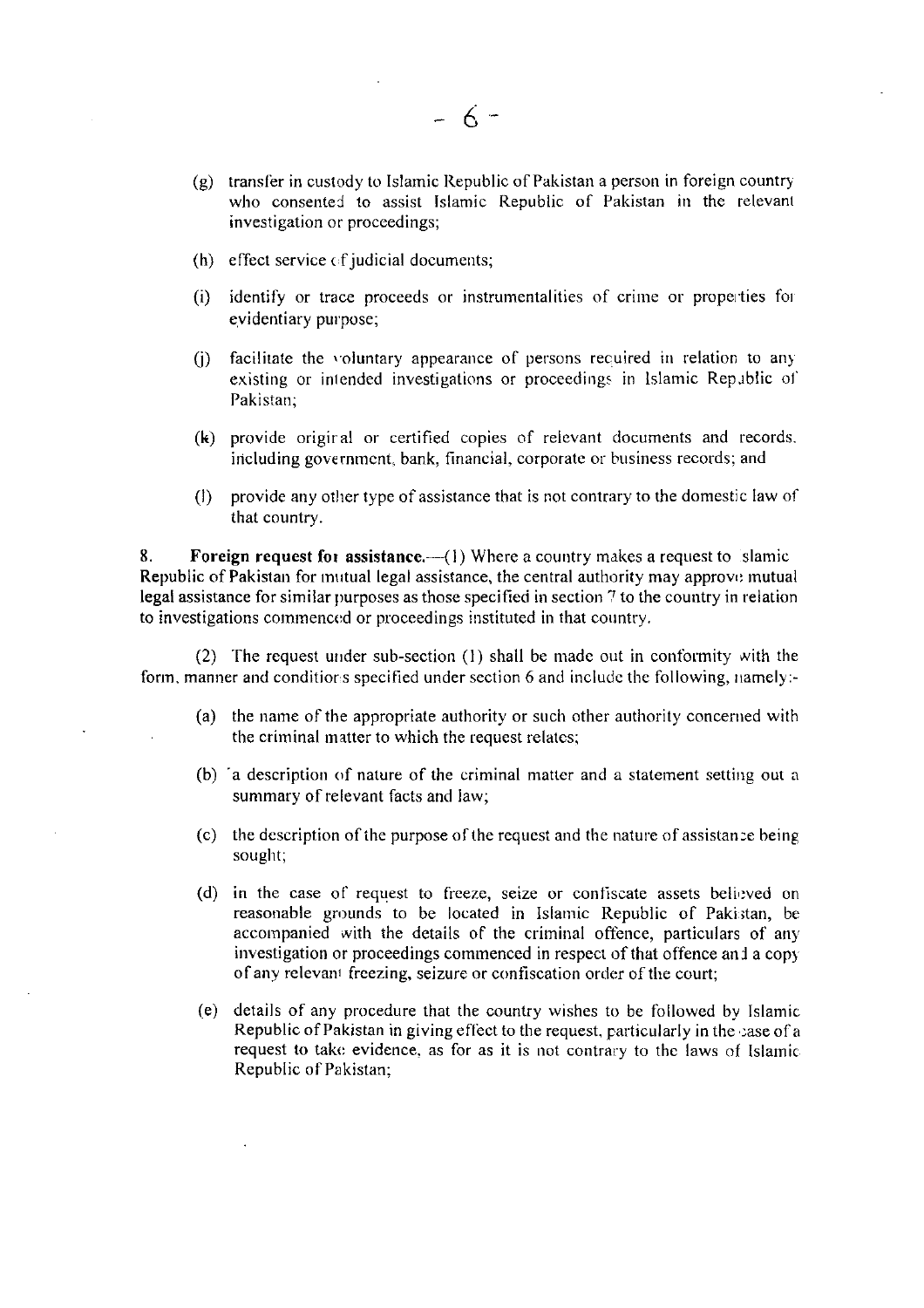- $(f)$  a statement setting out any requirements of the country concerning any confidentiality relating to the request and the reasons thereof;
- (g) details, of the period within which the country wishes the request to be complied with;
- (h) details, where applicable, regarding the grounds for believing that the relevant properties to be traced, frozen or seized or confiscated, are located in Islamic Republic of Pakistan; and
- (i) any other infbrmation that may assist in giving effeot to lhe request.

## 9. Foreign request for an evidence gathering order or search warrant. $-(1)$ Notwithstanding anything contained in any other law for the time being in force, where the central authority approves the request of a country pursuant to section 8 for the following purposes;

- (a) taking of a statement or testimony from a person; or
- (b) production of documentary or other evidence in Islamic Republic of Pakistan; or
- (c) identification of a person, property or record,

the central authority may apply to the court for a search warrant or any evidence gathering order, as the case may be.

(2) The court, to which an application is rnade under sub-section (l), may issue a search warrant or, as the case may be, an evidence-gathering order where it is satisfied that there are reasonable grounds to believe that,-

- (a) an offence has been committed, or is suspected on reasonable grounds to have been committed, against the laws of the requesting country and which, if committed in Islamic Republic of Pakistan, constitutes an offence under the laws of Islamic Republic of Pakistan;
- (b) evidence of commission of the offence is likely to be found in any place in Islamic Republic of Pakistan; and
- (c) the person suspected of cornmitting the offence or the witness is likely to be present in Islamic Republic of Pakistan.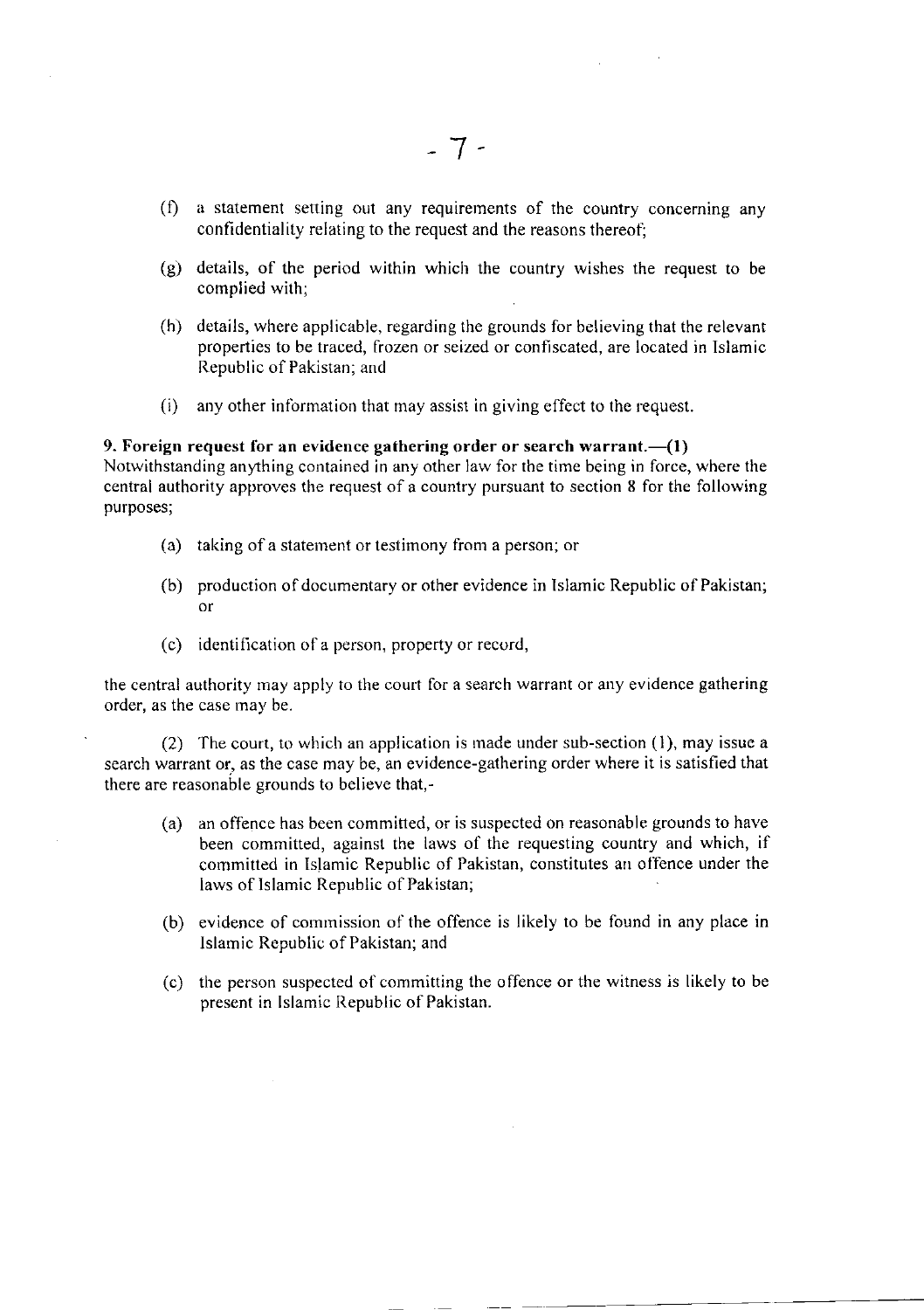- (3) An evidence-gathering order,-
- (a) shall provide for the manner in which the statement or testimony is to be taken or the evidence is to be obtained or the person or thing to be identified in order to give proper effect to the request unless prohibited under the laws of Islamic Republic of Pakistan, and, in particular, may require any person named therein  $to-$ 
	- $(i)$ make a record from data or make a copy of record;
	- (ii) attend court to give evidence on oath; or
	- (iii) produce to the court or to any person, named by the court, anything including any article, record or copy thereof; and
- (b) may include such terms and conditions as the court considers expedient, including those relating to the interests of the person named therein or of the third party.

(4) Where the evidence sought under this Act is a statement or testimony from a witness, an expert or defendant, as the case may be, the court may permit,-

- (a) any person to whom the foreign investigation, prosecution or proceedings relate or that person's legal representative to participate in the proceedings: and
- (b) the legal representative of the country to participate in the proceedings and question the witness.

A person named in an evidence-gathering order may refuse to answer a  $(5)$ question or to produce a record or thing where such refusal is based on, -

- (a) a law in force in Islamic Republic of Pakistan;
- (b) privilege recognized by a law in force in the country that made the request; or
- (c) a law in force in the country that made the request providing that the answering of that question or the production of that record or thing by that person in its own jurisdiction is, or shall be deemed to be, a criminal offence.

(6) Where a person refuses to answer a question or to produce a record or thing under sub-section (5), the court shall refer the matter to the central authority which shall notify the re questing country accordingly and request it to provide a response or whether the person's refusal is well founded under the law of that country.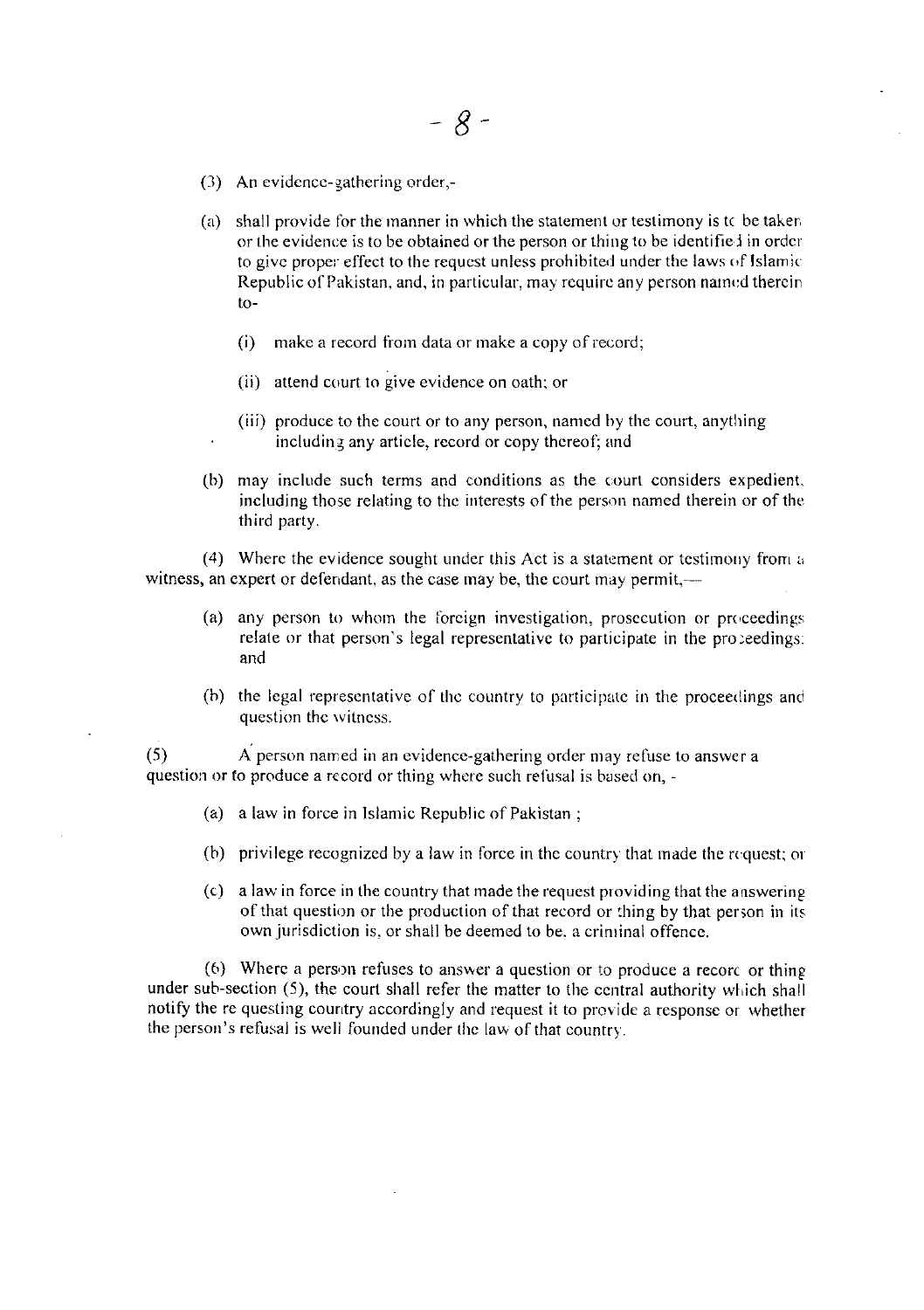(7) Any response received by the central authority from the country in response to a request under sub-section (6) shall, notwithstanding anything contained in the Qanoon-e-Shahadat 1984, (P.O. No. l0 of 1984), be admissible in the evidence-gathering proceedings.

(8) l'he court lnay issue a warrant for the arrest of a person named in an evidence-gathering order where it is satisfied that the person was personally served with the order and he wilfully did not attend or remain in attendance as required or is about to abscond.

(9) A person arrested in pursuanoe ol'warrant issued under sub-section (8) shall be forthwith brought before the court, to ensure compliance with the order made under sub-section (2), and the court may pass order that the person be detained in custody or released with or without production of sureties.

 $(10)$  A search warrant, -

- (a) shall be issued in accordance with the provisions of the Code of Criminal Procedure, 1898 (ActV of 1898);
- (b) shall speciiy time and date when the court will hear any representation from any person from whom a record or thing is seized pursuant to the warrant, before any order is made to send it to the country; and
- (c) may include such terms and conditions as the court considers desirable including conditions relating to the time or manner of its execution.
- $(11)$  The person executing a search warrant, issued under sub-section  $(2)$ ,-
- (a) may seize any property which he believes on reasonable grounds to afford evidence of, or has been obtained for, or used in, or is intended to be used in the commission of a criminal offence; and
- (b) shall, at least three days before the time of the hearing to consider its execution, file in the court a written report concerning the execution of the warrant including a description of the records or things seized.

 $(12)$  At the hearing to consider the execution of search warrant, the court, after considering any representation made by the central authority or any person from whom record or thing was seized pursuant to the warrant or any person who claims to have an interest in the record or thing may. -

(a) order that the record or thing be returned to the person. from whom it was seized or the person lawfully entitled to its possession and the warrant was not executed according to its terms and that it would be in the public interest to return it; or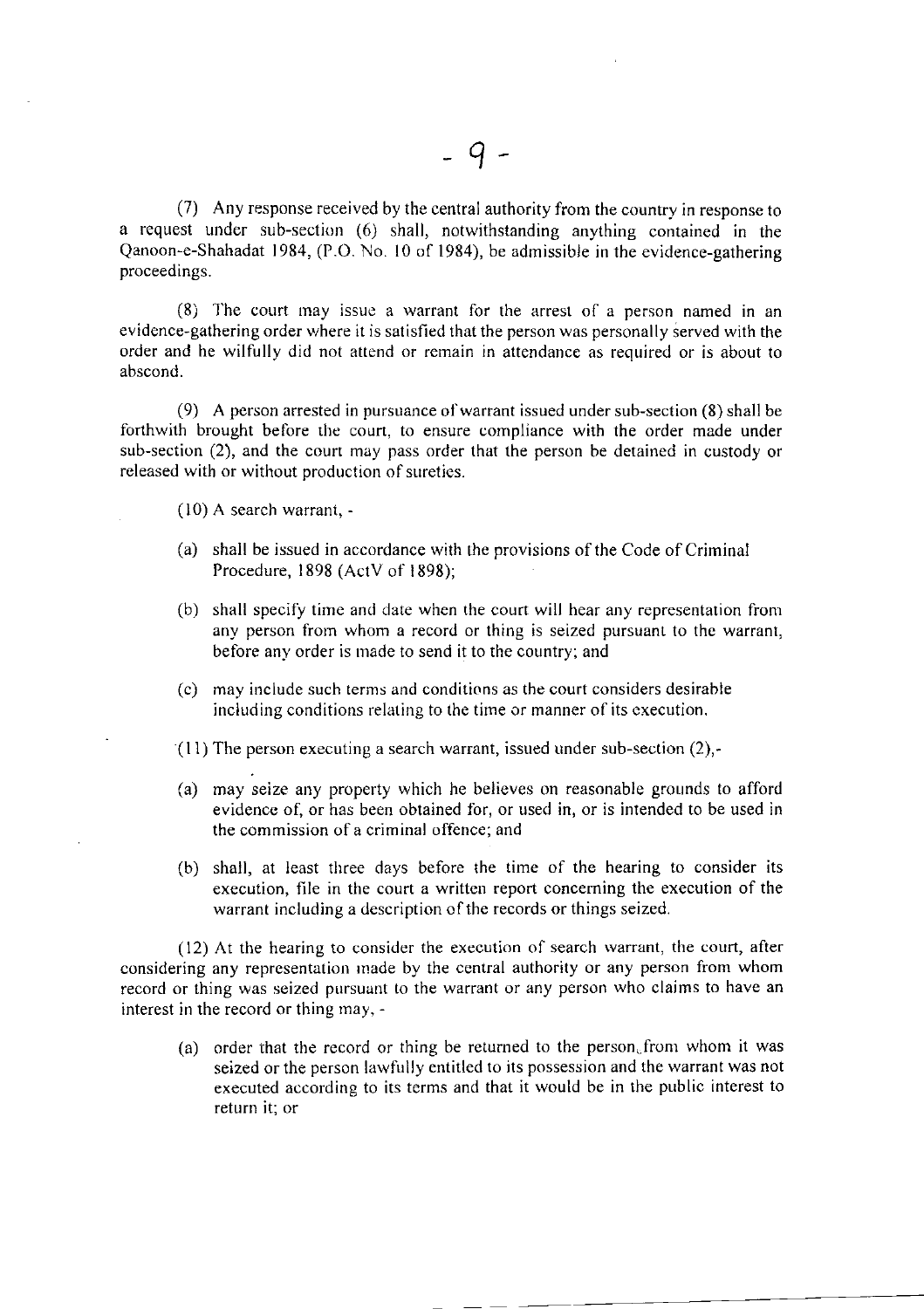- (b) order that the record or thing be sent to the country, and include in the order such terms and conditions as the court considers necessary -
- (1) to give effect to the request from that country; and
- (ii) with respect to the preservation and return to Islamic Republic of Pakistan of any record or thing seized so as to respect the interest of a third party.

(13) No record or hing seized and ordered to be sent to a country shall be sent until the central authority is satisfied that the country has agreed to comply with any terms or conditions imposed in respect of the sending abroad of the record or thing.

**Limitation on use of evidence.**—Any evidentiary material provided to  $\pm$  country 10. by Islamic Republic of Pakistan as a result of a request for gathering of evidence under this Act.-

- (a) shall not be used for any other purpose than the investigation, prosecution or judicial proceedings in respect of which the request for assistance was made: and
- (b) shall be inadmissible as evidence in any proceedings other than the proceedings in respect of which it was obtained, unless the central authority has approved its use for those other purposes with the consent of the country or the material has been made public in the normal course of the judicial proceedings for which it was provided.

### Foreign requests for assistance from persons serving imprisonment. $-(1)$ 11.

Where the central authority approves a request of a country to have a person serving a term of imprisonment in Islamic Republic of Pakistan, transferred to the requesting country for fixed period to give evidence or assist in an investigation or proceedings in that country relating to an offence committed or suspected on reasonable ground to have been committed against the laws of the requesting country, in respect of conduct which if occurred in Islamic Republic of Pakistan constitutes a criminal offence, the central authority may apply to the court for a transfer order.

(2) The court, to which an application is made under sub-section (1), may make a transfer order where, after having considered among other things any documents filed or information given in support of the application, it is satisfied that the person serving imprisonment has consented to the transfer.

- (3) A transfer order, made under sub-section (2),-
- (a) shall set out the name of the person serving imprisonment and his place of confinement;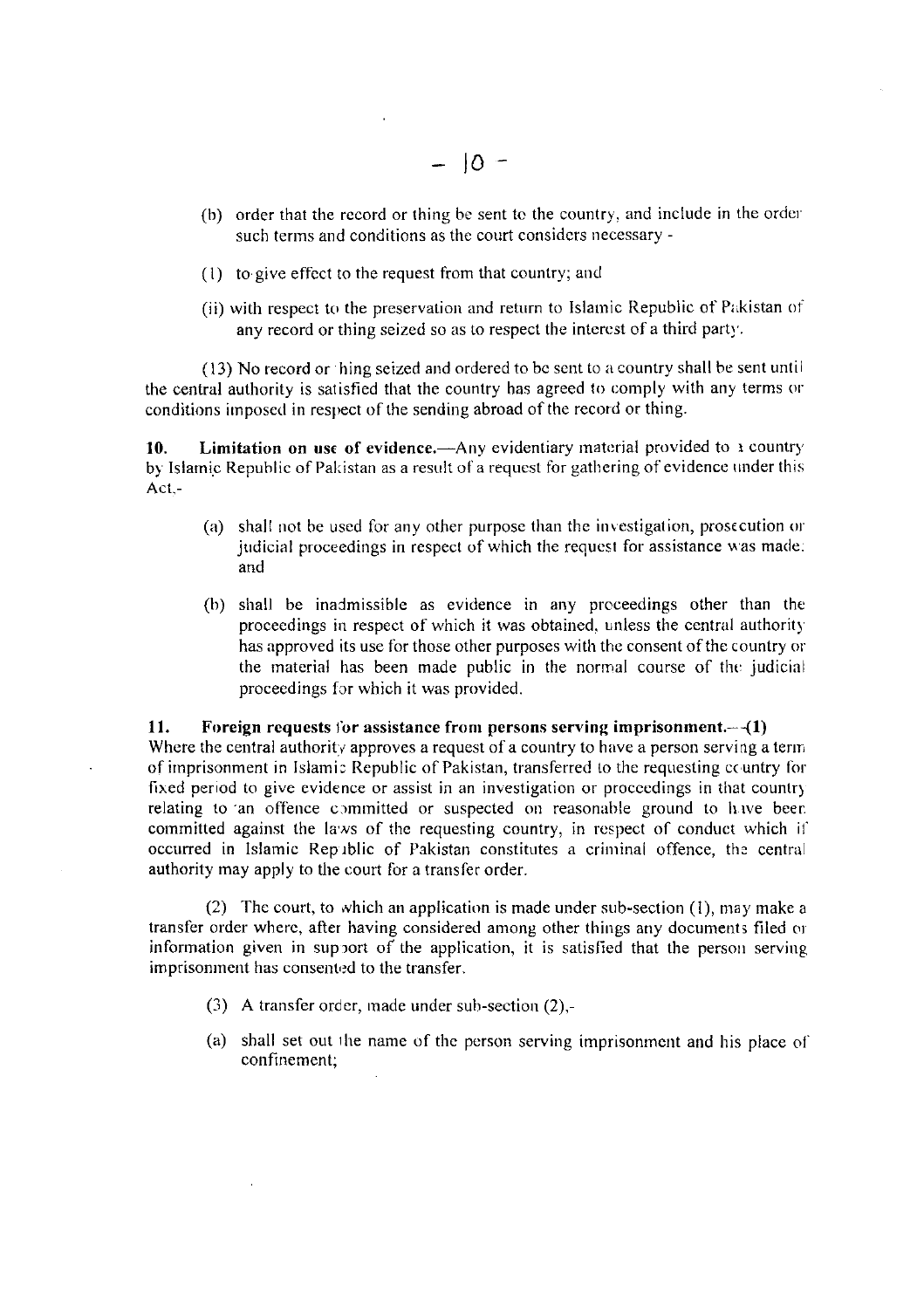- (b) shall require the person who has custody of the person to deliver him into the custody of the person who is designated in the order or who is a member of the class of persons so designated;
- (c) shall require the person receiving the person into custody to take him to the requesting county and on return of the person to Islamic Republic of Pakistan, to return him to the place of confinement where he was detained when the order was made, or to such other place of confinement as the central authority subsequently may notify;
- (d) shall specify the reasons for the transfer;
- (e) shall fix the period of time at, or before the expiration of, which the person must be returned to Islamic Republic of Pakistan;
- $(f)$  shall have written undertaking from the requesting country that the person will not be detained, prosecuted, extradited to a third oountry or punished for any offence against the law of the foreign country that is alleged to have committed, or that was committed, before the persons departure from Islamic Republic of Pakistan;
- (g) shall have wrjtten undertaking from the requesting country thar the person shall not to be required to give evidence in any proceeding in the foreign country other than in respect of conduct which if occurred in Islamic Republic of Pakistan constitutes a criminal offence, to which the request relates; and
- (h) may include such terms or conditions relating to the protection of the interest of the person as the court considers appropriate.

(4) The time spent in custody by a person pursuant to transfer order shall, so long as such person remains in such custody and is of good behaviour, be deemed to have been spent in service of the sentence.

12. Detention of person in Pakistan in response to request by Pakistan.— $(1)$  The central authority may, by written notice, authorize temporary detention in Islamic Republic of Pakistan of a person in detention in a country who is transferred from that country to Islamic Republic of Pakistan pursuant to a request under clause (g) of section 7, for such period as may be agreed with that country for the purposes of request and return the person in custody to that country.

(2) A person in respect of whom a notice is issued under sub-section  $(1)$  shall, so long as the notice is in force,-

(a) be permitted to enter Islamic Republic of Pakistan and remain in Islamic Republic of Pakistan for the purpose of the request and to leave Islamic Republic of Pakistan when no longer required for that purpose; and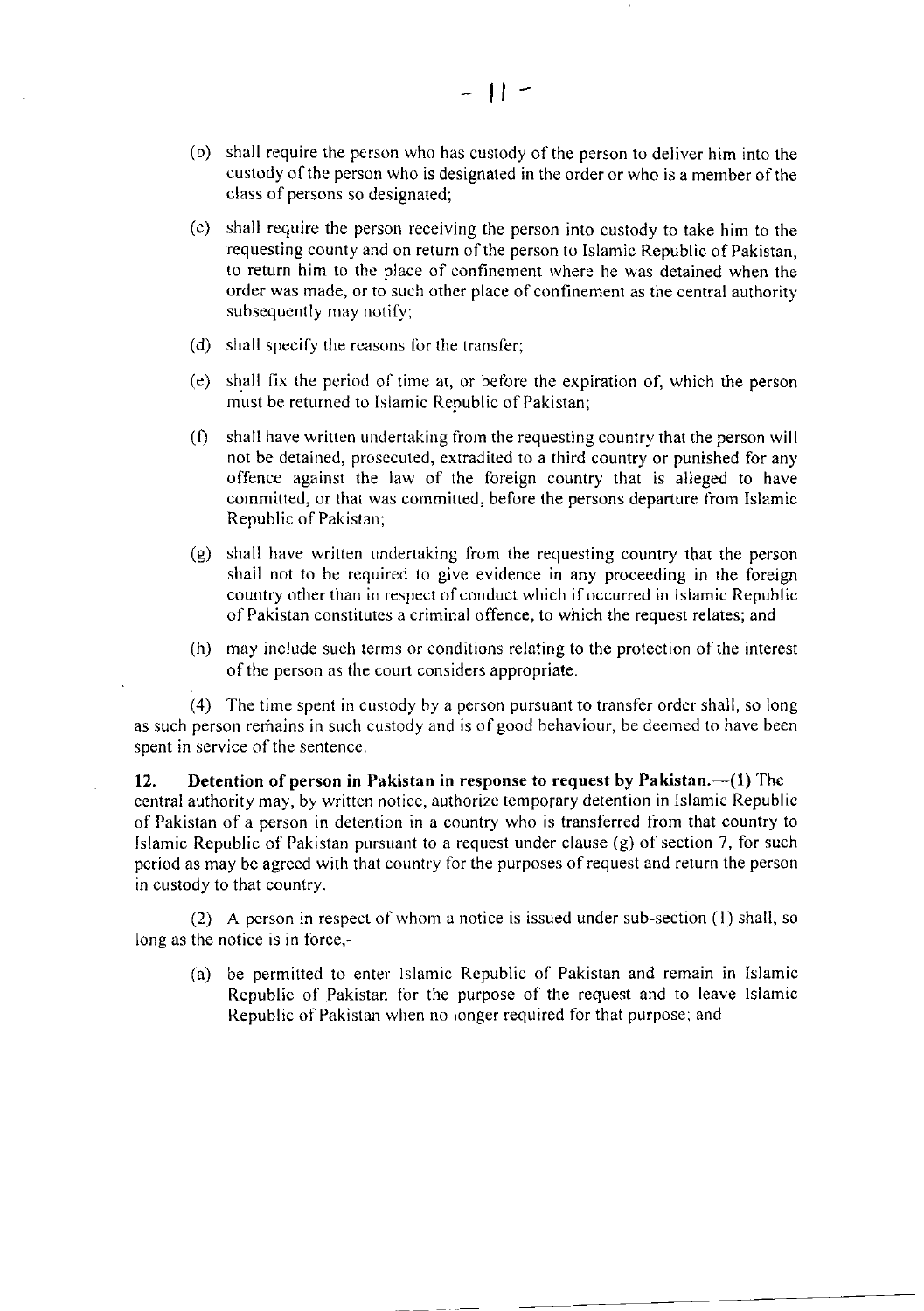(b) while in custody in Islamic Republic of Pakistan for the purpose of request, be deemed to be in lawful custody.

(3) The central authority may at any time vary notice under sub-section (1), where the country makes a request for release of the person from custody, either immediately or on the specified date, and direct that the person be released from custody accordingly.

(4) The provisions of this section shall apply, *mutatis mutandis*, in the case of any detained person in transit through Islamic Republic of Pakistan from one foreign country to another pursuant to a request for assistance of the kind referred to in this section.

(5) Any person in Islamic Republic of Pakistan under this section who is in Islamic Republic of Pakistan in response to a request by the central authority under this Act to give evidence in any proceedings or to give assistance in relation to an investigation, prosecution or the related proceedings, may not be-

- (a) detained, prosecuted or punished for any other criminal offence that occurred prior to his arrival in Islamic Republic of Pakistan; and
- (b) subjected to judicial process in any other matter before the person's departure from the country pursuant to the request.

13. Foreign request to Islamic Republic of Pakistan for freezing or seizure orders.— $(1)$  Notwithstanding anything contained in any other law for the time being in force, where the central authority approves a request of a country pursuant to section 10 to restrain dealings in any properties, some or all of which are believed on reasonable ground to be located in Islamic Republic of Pakistan, the central authority may apply to the court for a freezing or seizure order.

(2) The court to which an application is made under sub-section  $(1)$  may issue a freezing or seizure order, where the court is satisfied that there are reasonable grounds to believe that-

- (a) an offence has been committed, or is suspected on reasonable grounds to have been committed, by a person under the laws of the requesting country which, if committed in Islamic Republic of Pakistan, also constitutes a criminal offence in Islamic Republic of Pakistan;
- (b) an investigation or proceeding have commenced in the country relating to that offence:
- (c) properties cerived by the person, by himself or any other person or his behalf, from the commission of the offence are located in Islamic Republic of Pakistan; and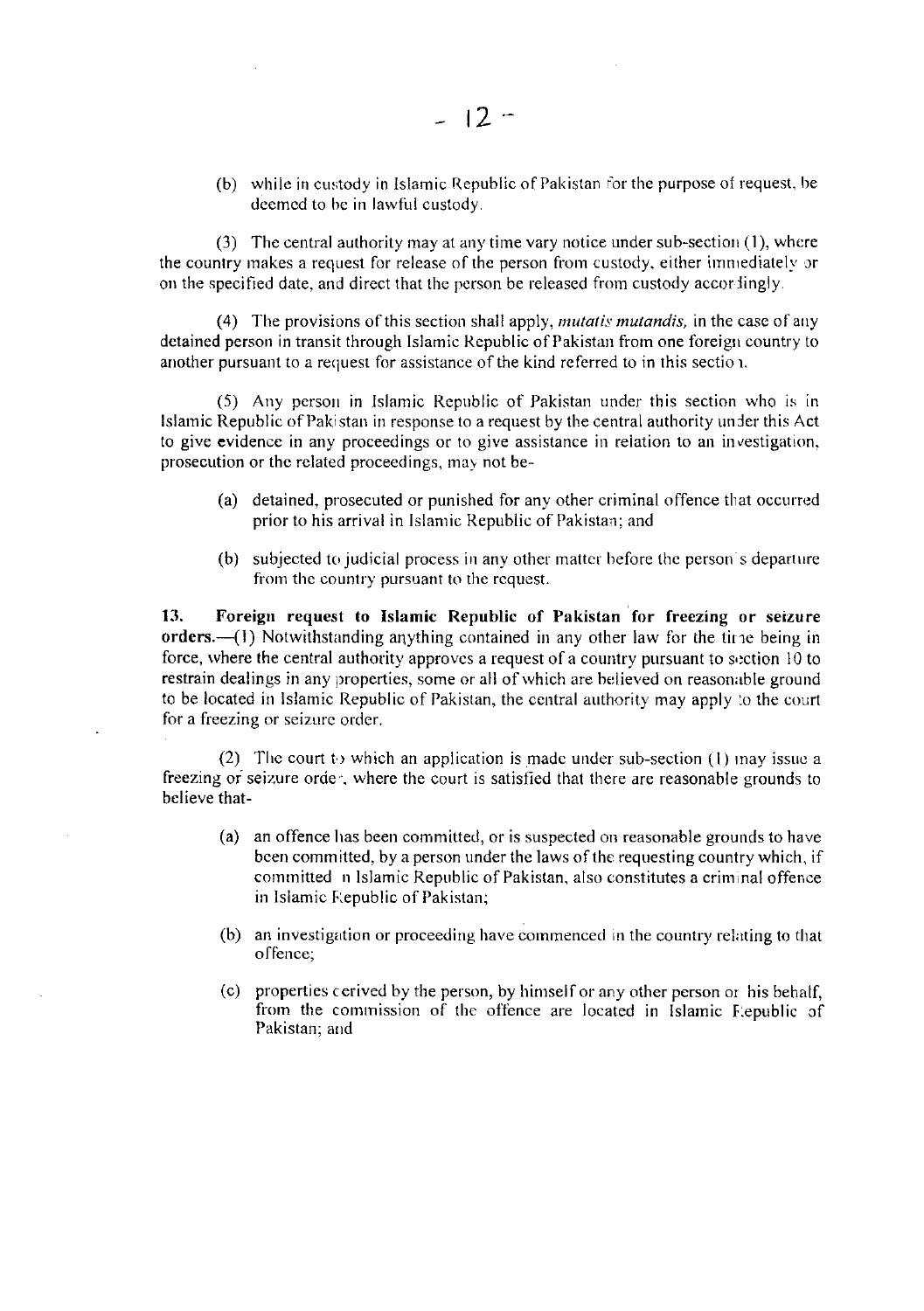(d) an order has been made. or is likely to be madc in the country having the effect of confiscating such properties.

(3) Where a foreign freezing or seizure order is registered in accordance with this section, a copy of any amendments made in the order of the country, whether before or after registration, may be registered in the same manner as the order was registered, but shall not have effect for the purpose of this Act until they are so registered.

 $(4)$  The court shall, on application by the central authority, cancel the registration ofa foreign freezing or seizure order, if it appears that the order has ceased to have effect in that country.

(5) Subject to sub-section (6), where the foreign freezing or seizure order is <sup>a</sup> facsimile of a duly authenticated foreign order, or amendment made in such order, the facsimile shall be regarded for the purpose of this Act as the duly authenticated foreign order.

(6) Registration etfected by rneans of a lacsimile shall cease to have effect at the end of a period of fourteen days commencing on the date of registration, unless a duly authenticated original order has been registered by that time.

14. Foreign confiscation order.— $(1)$  Notwithstanding anything contained in any other law for the time being in force, where the central authority approves a request of a country for enfbrcement of a confiscation order in relation to any property which is believed on reasonable ground to be located in lslamic Republic of Pakistan, the central authority may apply to the court for enforcement of the confiscation order against such property.

(2) The court shall issue adequate notice to all persons appearing to have an interest in the property against which the confiscation order may be executed.

(3) Any person with an interest in the property against which the application for execution of the confiscation order has been filed may, within thirty days of receiving notice under sub-section (2), make an application for an order excluding his interest in the property from execution of the confiscation order.

(4) The court to which an application is made under sub-section  $(1)$  may order to enforce the foreign confiscation order, where it is satisfied that there are reasonable grounds to believe that-

- (a) an offence has been committed by a person under the laws of the requesting country which, if cornmitted in Islamic Republic of Pakistan, also constitutes a criminal offence in Islamic Republic of Pakistan;
- (b) the foreign confiscation order has been made in the country in relation to the offence referred to in clause (a);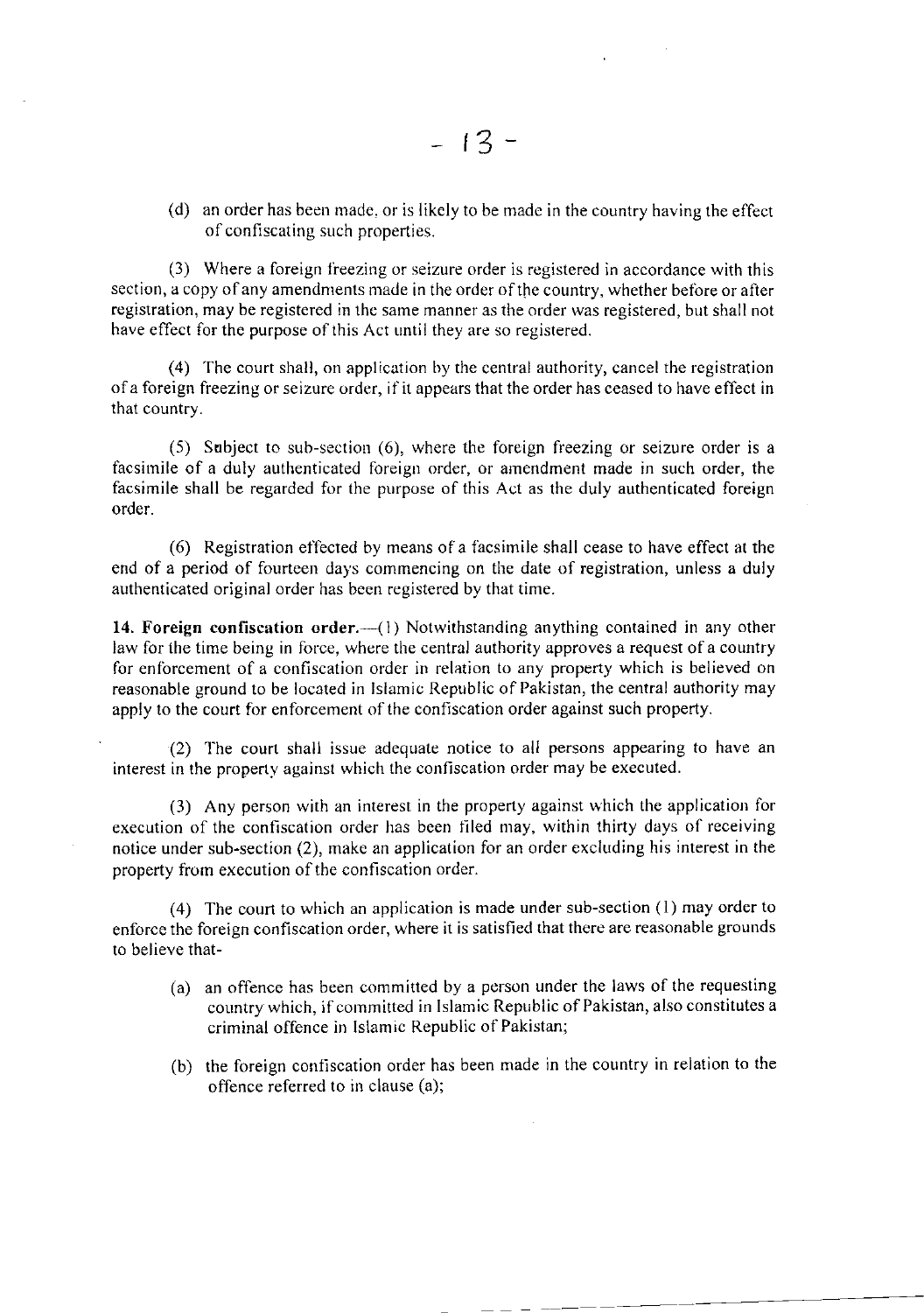- (c) the confiscation order is in force in the requesting country and is not subject to appeal;
- (d) the properties specified in the confiscation order are located in Islamic Republic of Pakistan; and
- (e) the person, who is the subject of the confiscation order, did not appear in the proceedings in that country for the following reasons, namely:-
	- $(i)$ the person was given notice of the proceedings with sufficient time to enable him to defend him: or
	- (ii) the person died or absconded before such notice could be given.

(5) The central authority may enter into arrangements with the requesting country for transfer to the central authority the whole or part of any property, proceeds or instrumentalities of crime confiscated in Islamic Republic of Pakistan in response to a request for the enforcement of a confiscation order pursuant to this Act.

15. **Request to recover foreign fines.**  $-(1)$  Where the central authority approves a request from a country to enforce payment of a fine imposed by a court of that country, it shall make an application to the court to enforce payment of the fine in the manner as if the fine has been imposed by a court in Islamic Republic of Pakistan.

*Explanation*.—For the purpose of this section the expression "fine" shall include any pecuniary penalty determined by a foreign court to represent the value of any property, benefit, advantage, obtained or derived directly or indirectly as a result of the commission of an offence.

- (2) The court may pass the order for enforcement of fine, if it is satisfied that-
- (a) the foreign order is in force in that country and is not subject to appeal; and
- (b) where the person, who is the subject of the foreign order, did not appear in the proceedings in that country for the following reasons, namely:-
	- $(i)$  the person was given notice of the proceedings with sufficien: time to enable him to defend him; or
	- (ii) the person died or absconded before such notice could be given.

(3) No proceedings under sub-section (1) shall be instituted after the expiry of three years from the date when the fine was imposed.

16. Application of specific procedures sought by the requesting country.  $-(1)$  A request for assistance shall be executed in accordance with any procedures specified in the request, unless such execution is contrary to the provisions of any law or Corstitution of Islamic Republic of Pakistan.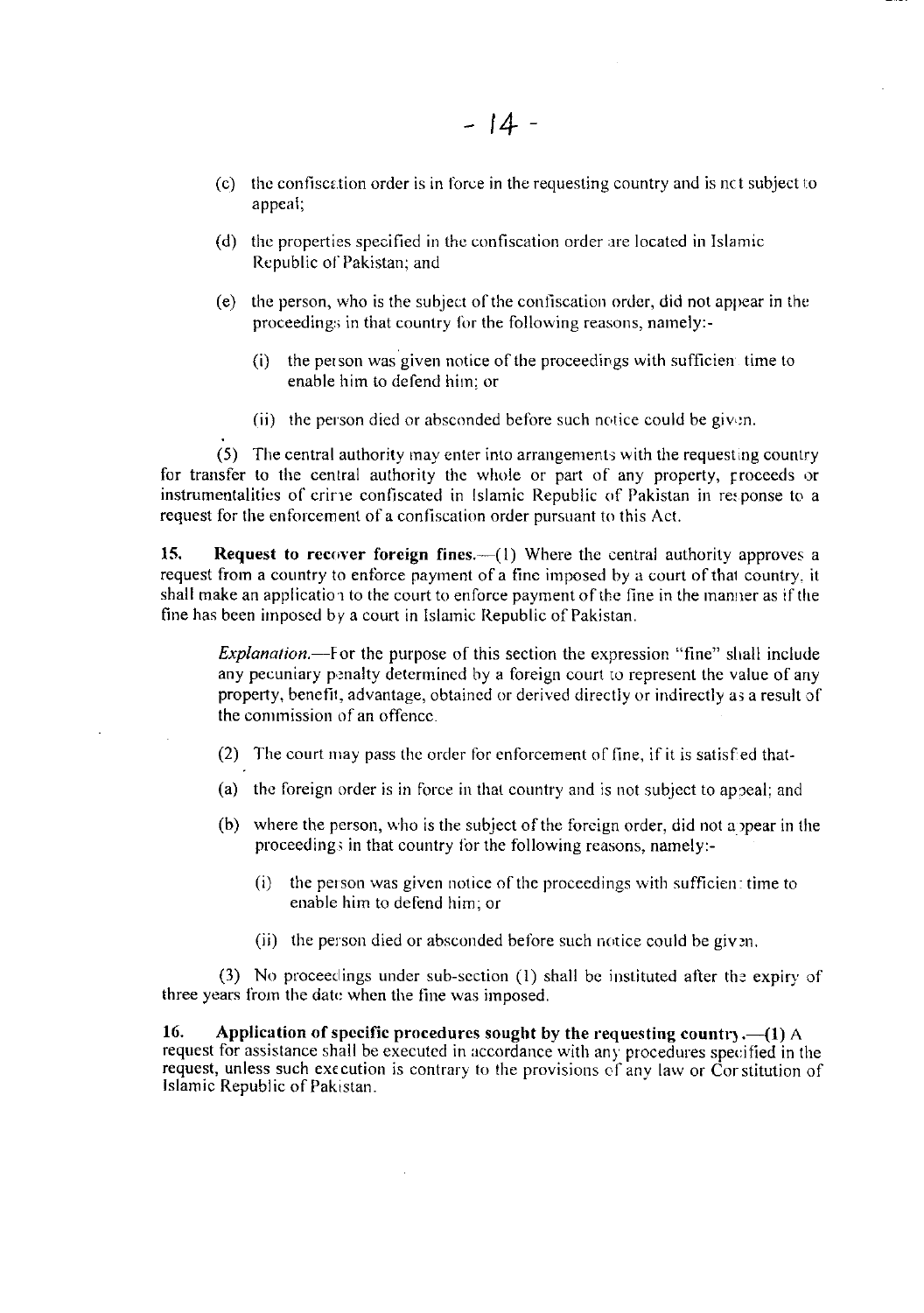$(2)$  If a country requests a form of assistance not specifically mentioned in this Act but available under the law of Islamic Republic of Pakistan for domestic criminal matters, the assistance sought may be provided to the same extent and under the same conditions as is available to law enforcement authorities of Islamic Republic of Pakistan in a domestic criminal matter.

17. Refusal of request for assistance.— $(1)$  A request for mutual legal assistance to Islamic Republic of Pakistan under this Act may be refused by the central authority if. $-$ 

- (a) granting the request is prejudicial to the sovereignty, security, public interesr or national interests of Islamic Republic of Pakistan;
- (b) there are reasonable grounds to believe that the request has been made for the purpose of punishing a person by reason of his race, sex, sexual orientation, religion, nationality, ethnic origin, language, colcur, age, mental or physical disability or political opinion;
- $(c)$  the provision of assistance is prejudicial to an investigation or on going proceedings in Islamic Republic of Pakistan, the execution of the request for assistance may be postponed until the finalization of the investigation or proceedings;
- (d) the provision of the assistance imposes an excessive burden on the resources of the Federal, Provincial or local authorities of Islamic Republic of Pakistan;
- (e) the authorities of Islamic Republic of Pakistan are prohibited by the domestic law or order of a court fiom carrying out any action requested with regard to any similar offence, had it been subject to domestic investigation, prosecution or judicial proceedings; or
- (f) it would be contrary to the laws of lslamic Republic of Pakistan.

 $(2)$  Notwithstanding contained in sub-section  $(1)$  or the provisions of any other law for the time being in force in Islamic Republic of Pakistan, assistance under this Act shall not be refused,-

- (a) on the ground of bank secrecy; or
- (b) on the sole ground that the offence for which assistance is sought is also considered to involve fiscal matters.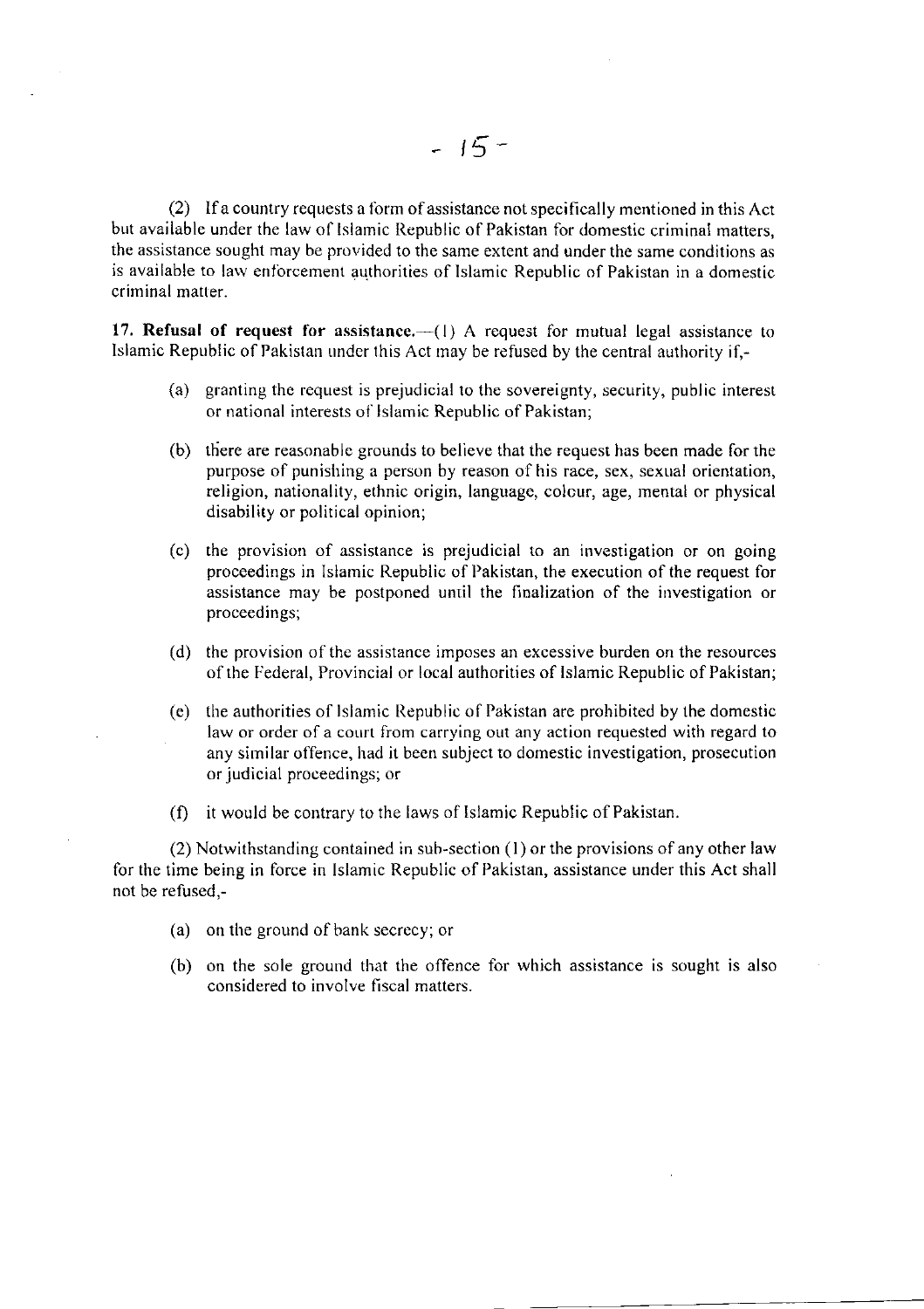18. Non-disclosure of confidential requests for assistance.—(1) Unless otherwise authorized by law, a person who, because of his official capacity or office and being aware of confidential nature of the requests, has knowledge of the.-

(a) contents of such request made under this Act;

 $(b)$ fact that such a request has been or is about to be made; or

 $(c)$  fact that such a request has been refused,

shall not disclose those contents or those facts except to the extent that the disclosure is necessary to execute the foreign request.

(2) Any person who contravenes the provision of sub-section (1), shal be deemed to have committed an offence and shall on conviction be punished with imprisonment of six month or with fine not exceeding five hundred thousand rupees or with both.

(3) The court may order the person providing a statement or testimony, or the custodian of evidence or information being provided under this Act, to keep confidential the fact of having such statement or testimony or having produced such evidence or information. The failure in this respect is liable to a sentence which on conviction may entail imprisonment of six month or with fine not exceeding five hundred thousand rupees or with both.

19. **Expedited preservation and disclosure of information system.** $-(1)$  upon request by a country setting forth,-

(a) the need for specified electronic data to be preserved;

(b) the urgency of preserving it:

(c) sufficient information to locate the electronic data; and

(d) a statement that a request for production of the data will follow,

the central authority may issue an order to any person in Islamic Republic of Pakistan to preserve and safeguard such data.

(2) The order under sub-section (1) shall lapse if the request for production is not received within sixty days of the request for preservation.

(3) Where in the course of execution of a request under sub-section (1) to preserve computer data concerning a specific communication, the central authority discovers that a service provider in another country was involved in the transmission of the communication, the central authority shall have power to disclose to the requesting country, prior to receipt of the request for production, sufficient amount of the computer data to identify that service provider and the path through which the communication was transmitted.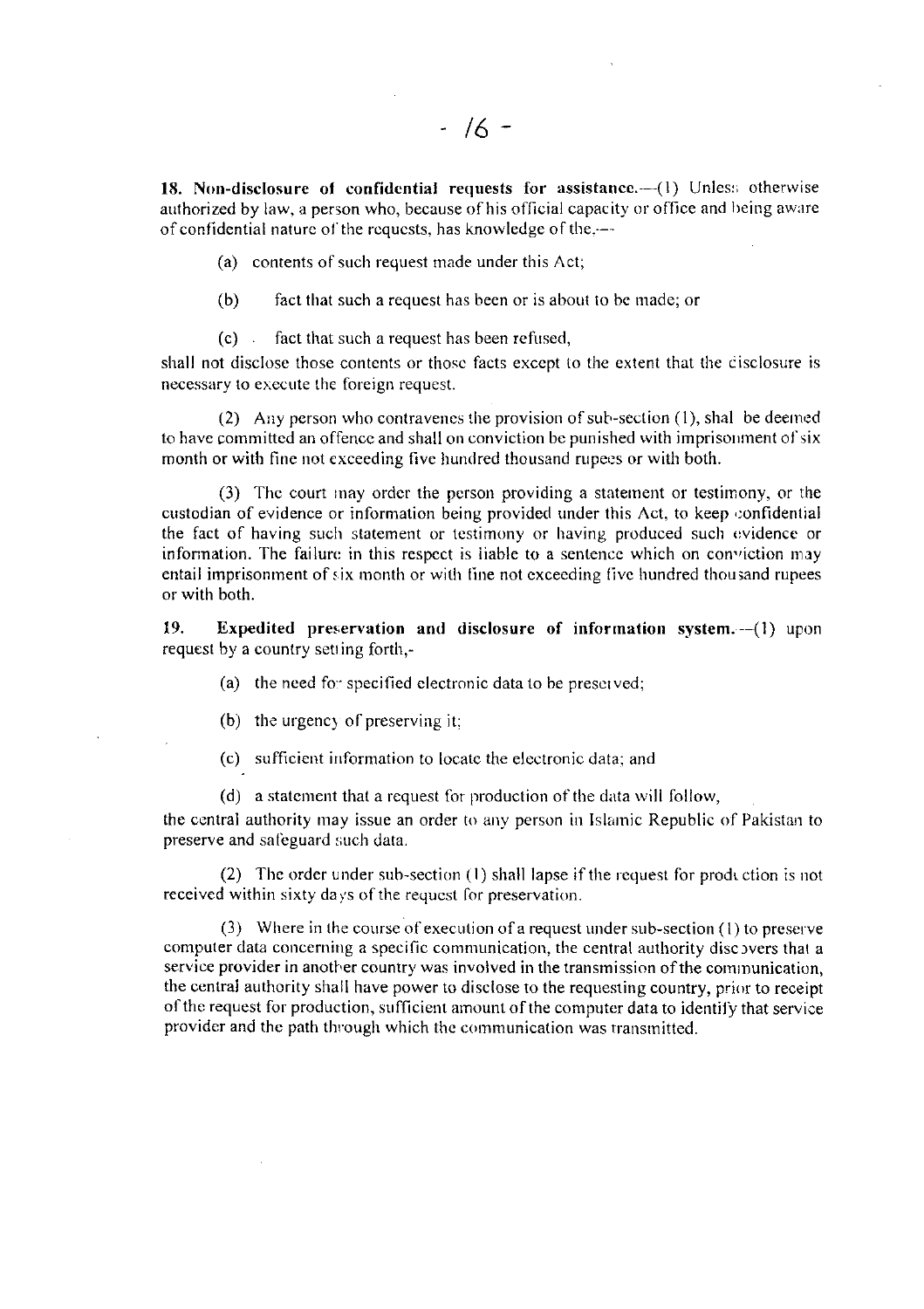$2.6$ Production, search and spizure of information system.—(1) Upon request of a country, the central authority may make an application to the court to issue an order for the production of .--

- (a) specified electronic data in the possession or control of a person which is stored in a computer system; and
- (b) electronic data in the possession or control of service provider, where such data or information is relevant to the criminal matter in the requesting country.

(2) The court may issue a search warrant or order authorizing a person designated by it to search or otherwise access any computer system or part thereof in which computer data may be stored.

(3) The search warrant or order issued pursuant to sub-section (1) may authorize the designated person, where necessary, to-

- (a) scize or otherwise secure a information system or part thereof;
- (b) make and retain a copy of the electronic data;
- (c) maintain the integrity of the relevant electronic data; and
- (d) render inaccessible or remove the electronic data in the accessed information system.

 $21$ Costs.—The execution of a request for mutual legal assistance in Islamic Republic of Pakistan shall be conducted without charge to the requesting country, except for-

- (a) costs incurred by the attendance of experts in the territory of Islamic Republic of Pakistan, or
- (b) costs incurred by the transfer of a person in custody; or
- (c) any costs of substantial or extraordinary nature.

(2) The costs of establishing a video or audio or telephone link, costs related to the servicing of a video or telephone link in Islamic Republic of Pakistan, the remuneration of interpreters provided by it and allowances to witnesses and their travelling shall be borne by that country.

 $22.$ Suspeasion of the pending execution of a request for assistance. Notwithstanding enything contained in any other law for the time being in force, the law of limitation or other time limit on bringing prosecution or enforcing a sentence in relation to a person or property shall be supposed of time pending execution of a mutual assistance request made by Islamic Republic of Pakistan to a country.